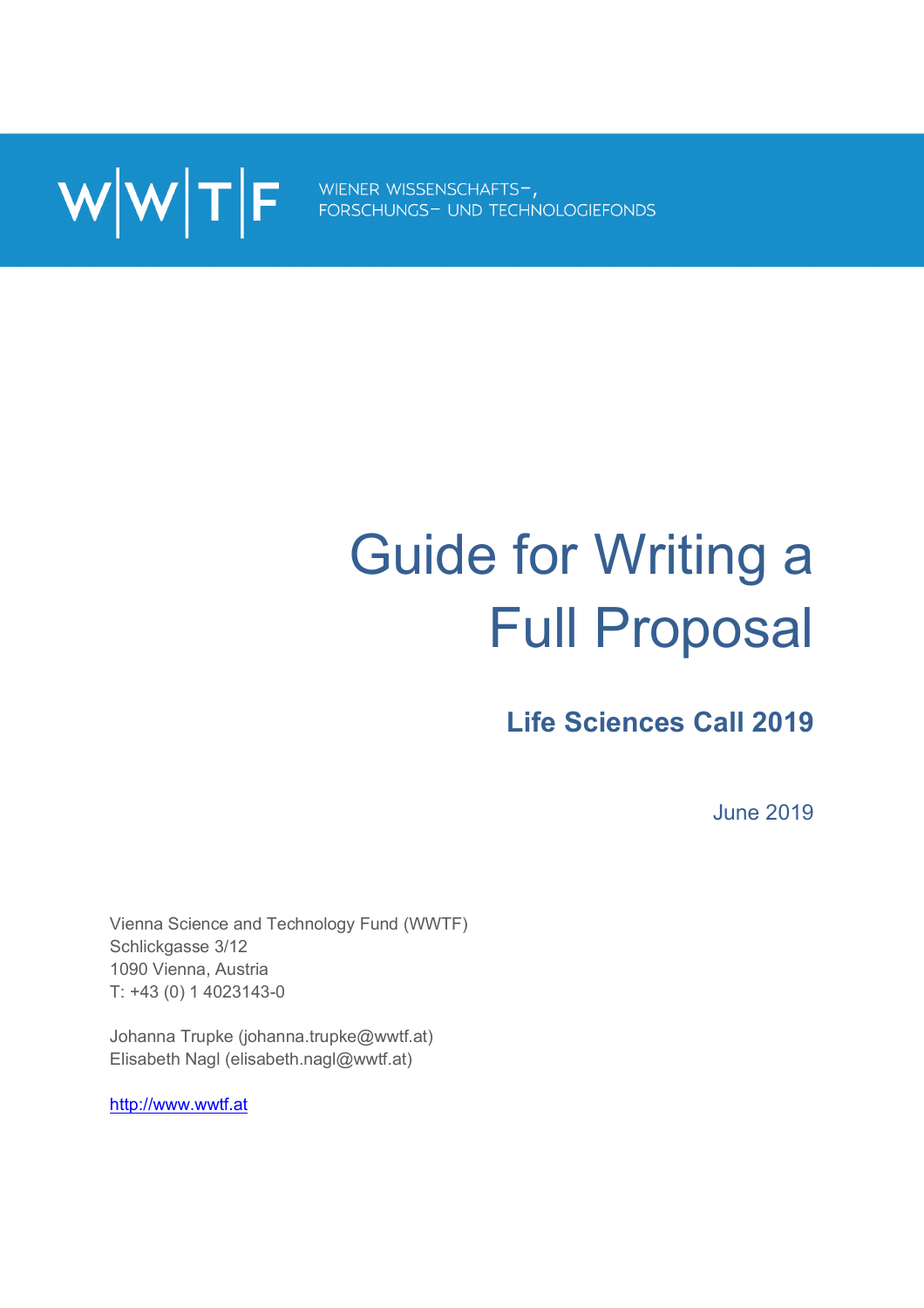# **About WWTF**

The Vienna Science and Technology Fund (WWTF) is the only larger Austrian private nonprofit organization established to promote science and research. WWTF started its funding activities in 2003. According to its statutes, WWTF aims to fund excellent scientific research(ers) following the highest international standards in order to promote Vienna as a city of science and research.

WWTF provides substantial funding for larger multi-annual research projects at home institutions located in Vienna ("Project Funding"), as well as striving to attract excellent researchers from abroad to Vienna ("Vienna Research Groups for Young Investigators"). WWTF runs calls resulting in a strong competition for funding.

Currently, WWTF runs the following thematic programmes: "Life Sciences" (\*2003), "Mathematics *and* ..." (\*2004), "Information and Communication Technology" (\*2008), "Cognitive Sciences" (\*2011), and "Environmental Systems Research" (\*2016). The financial resources of WWTF originate from the "*Privatstiftung zur Verwaltung von Anteilsrechten*" and from the City of Vienna.

While the thematic funding programmes are established in close coordination with Viennese RTD policy and initiatives, the review and selection processes lie strictly in the hands of international scientists not employed in Austria. For each call, an appropriate international expert jury is formed. Additionally, for each application entering the full proposal stage a number of written peer reviews are obtained.

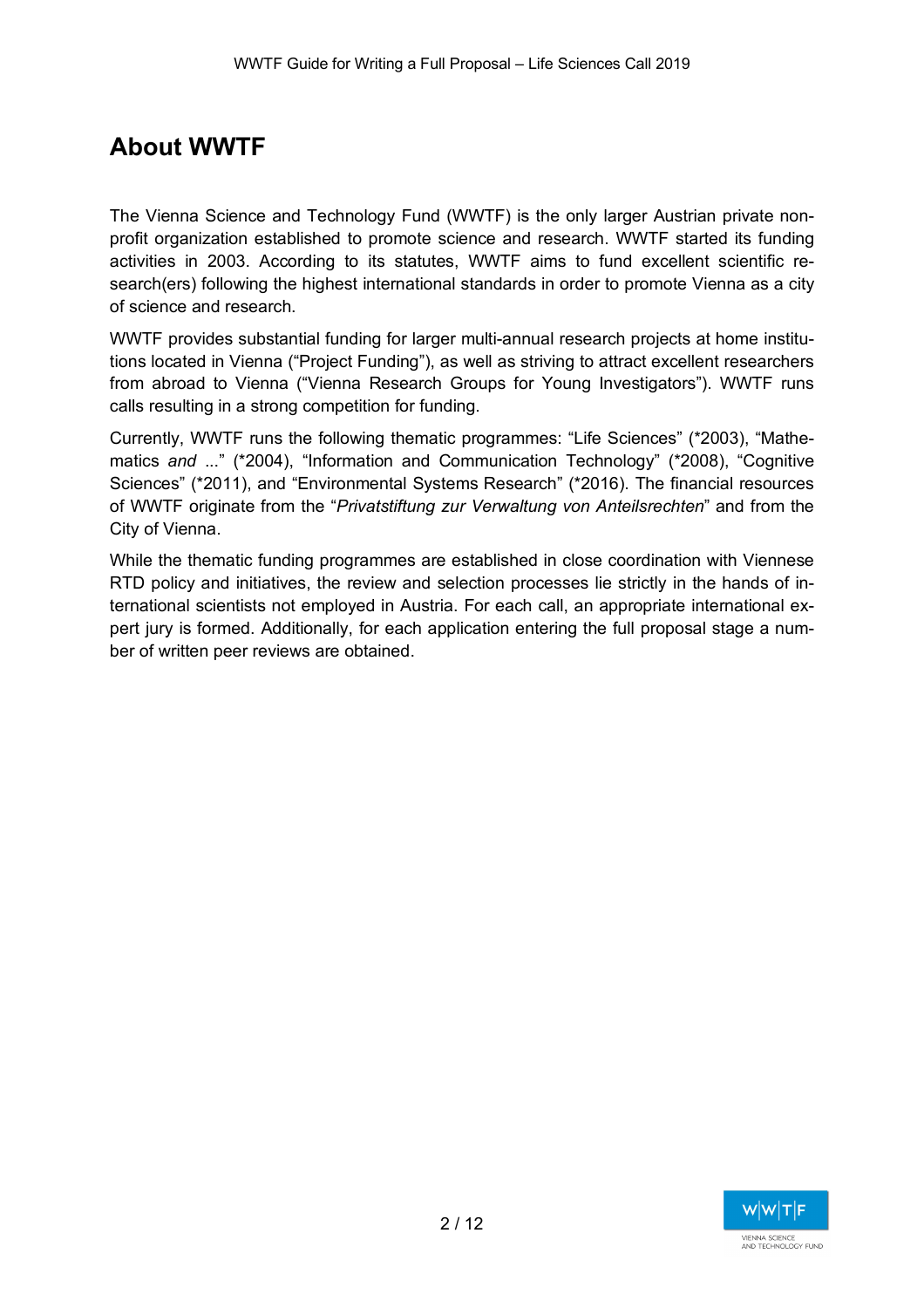# **Important Issues**

The **Call Fiche** including contact information of the WWTF call managers is available at www.wwtf.at.

The **Principal Investigator and Coordinator (PI)** of a WWTF project must have a Viennese home institution to which the project is affiliated to. This includes researchers moving to Vienna who will have a Viennese affiliation and work place in case of funding. Project **partners** outside of Vienna may receive up to 20% of the total funding applied for. Partners outside Vienna are optional.

For **universities**, WWTF projects are treated according to §27 of the Universities Act 2002. Therefore, authorizing signatures from the university / scientific institution acting as hosting institution are required for the submission. In case of funding, the home institution will be the formal contract partner for WWTF with the PI taking full scientific and financial responsibility.

WWTF funding may be used for all project-related costs; however, the main focus should be on funding scientific personnel. Everybody employed through a WWTF-funded project should receive a fair contract with at least a *minimum wage* according to the "Kollektivvertrag" (collective agreement) of the Austrian Universities or – for staff employed at non-university institutions – according to the standards of the Austrian Science Fund (FWF, available online). The maximum employment is set to 100%. When planning the budget, please use full-time equivalent (FTE) salaries and be aware that the PhD salary listed by FWF is for a 75% position.

Personnel costs cannot be claimed for permanent senior staff that is fully financed by the institution. Exceptions are made for institutions whose basic institutional block funding is less than 40% of the overall budget of the organisation. In these cases, permanently employed senior staff may claim up to 20% of their annual salary from WWTF.

The personnel categories are:

- **Senior Personnel:** highly qualified scientists, usually already permanently employed
- *Post Doc:* or equivalent qualification, including Senior Postdocs
- *PhD Student:* or equivalent qualification
- *Diploma Student:* Bachelor or Master students
- *Office/Technician:* office staff or technical staff (proportional funding only)

The funding by WWTF under this scheme is not intended to cover investment in general infrastructure, however pro rata depreciation rates for the project duration are fundable for **equipment** necessary for the project. WWTF funding also covers **materials,** consumables and software (as well as small devices up to 1,500 € each), **travelling costs** (incurred for attending project related scientific events and meetings), **publication costs** (including costs for patent filing and open access publication), **workshops / conferences** and **other project related costs**. However, non-personnel costs must be balanced, as WWTF focuses on fund-

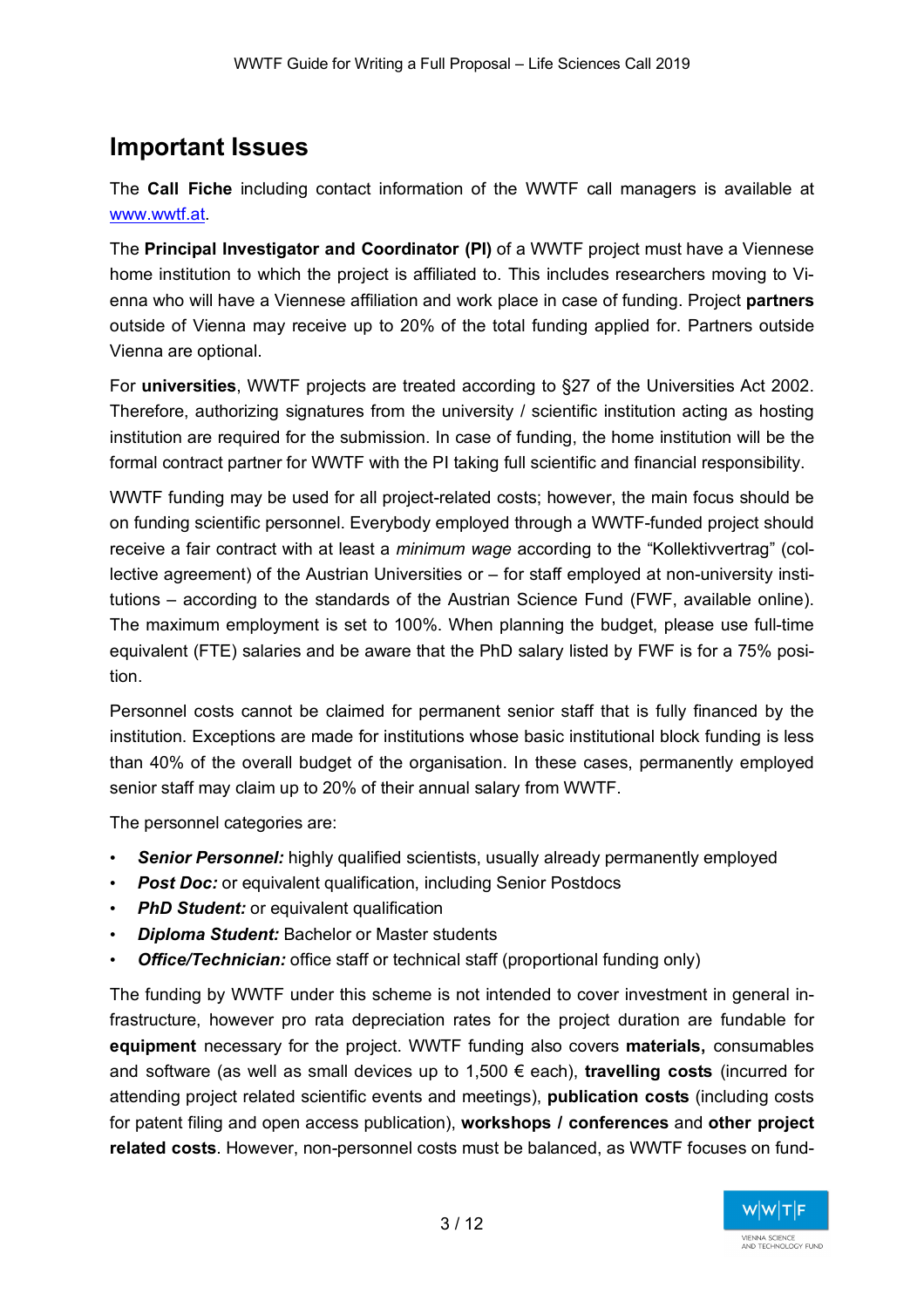ing people, and should not exceed the limit stated on the call fiche of the funding volume applied for.

WWTF pays a **maximum of 20% overhead**. Overhead ("indirect costs") is calculated as 20% of the direct costs of the project. The total funding volume is calculated as direct + indirect costs. Kindly comply with the overhead regulations of the involved institutions.

**Compliance with the rules for good scientific practice including the appreciation of ethical aspects in research** is mandatory even at the proposal stage.

- If approval from the ethics committee/institutional review board is required for the planned project this has to be clearly stated at the short proposal stage and the approval ("Votum") **has to be submitted online with the full proposal (PDF upload).**
- The approval by the ethics committee has to be specific for the planned WWTF project; therefore, the title of the project should be the same as on the approval (minor deviations are possible). If the title of the approved research differs significantly from the proposed project, the PI has to include a statement (in the online submission system) confirming that the approval covers the planned research.
- Should it be impossible to have a final approval before the full proposal deadline due to reasons which are beyond the control of the applicant, such as constraints imposed by the local ethics committee, the applicant must explain the reasons in the provided textbox in the submission system and send the preliminary approval the call manager at the latest two months after the full proposal deadline.
- If the main applicant for the ethical approval is not the PI or co-PI/Core-Team Member of the WWTF proposal, a clear statement has to be included in the online proposal whereby the PI or co-PI/Core-Team Member confirms that he/she is authorized to conduct the planned research within this ethical approval.
- If the planned research is covered by an existing approval, the applicants have to submit the extension of the approval ("Verlängerung der Gültigkeit des Votums"). The above also applies for extensions.

**Non-compliance will result in a rejection of the proposal on formal grounds and will therefore not be further processed or sent for evaluation.** 

Please also consider WWTF's open access policy available online.

# **Funding Criteria**

This WWTF call aims to support teams of scientists that would like to conduct multi-annual innovative interdisciplinary scientific research projects.

The key selection criterion for this call is **scientific quality**, i.e., both the applicant and the submitted proposal must be scientifically outstanding. The **innovative aspects** of a project are also major criteria in the review of the proposals.

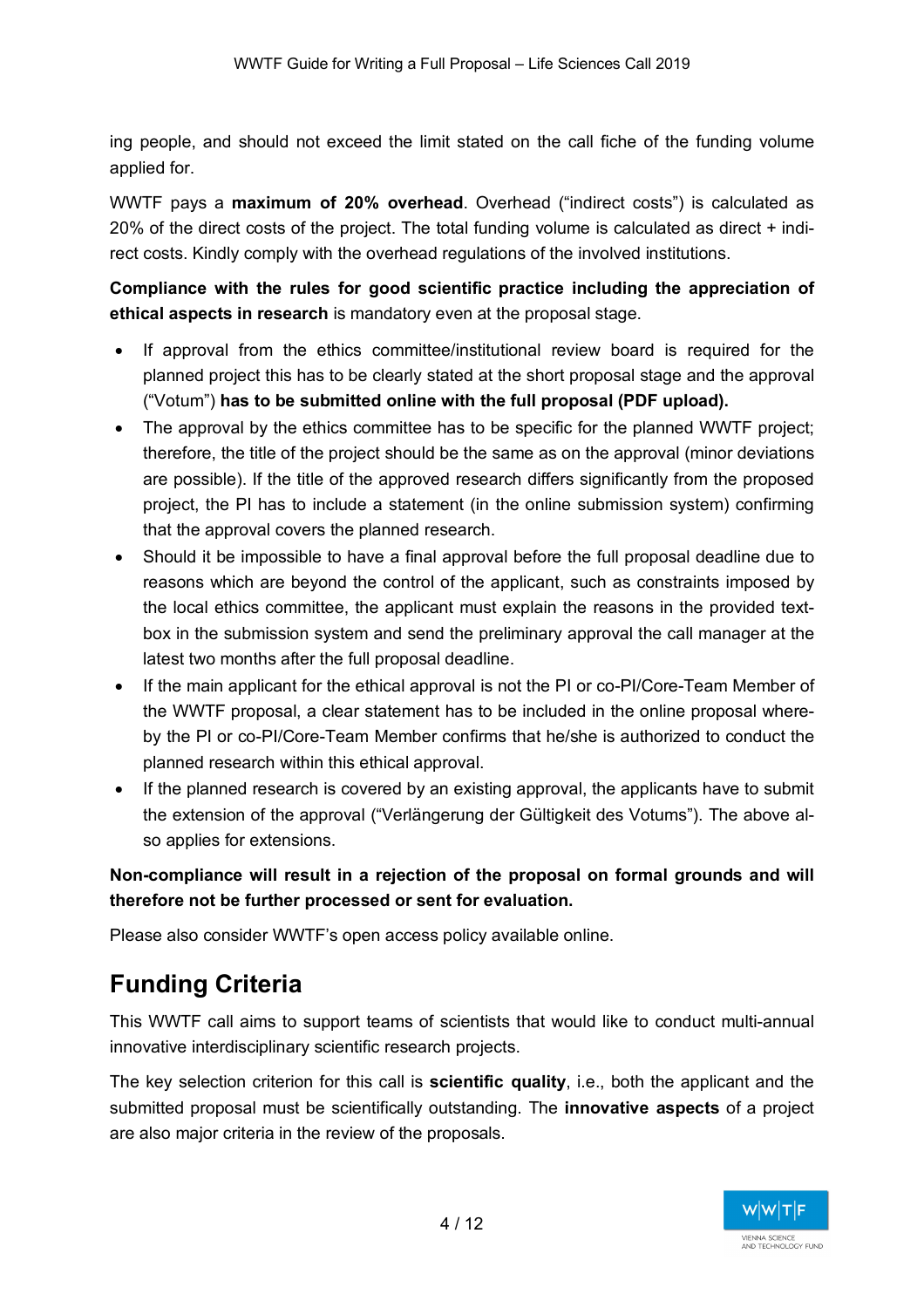Please note that a researcher can appear in a key role (that is, as PI, Co-PI or Core Team Member) in two proposals at most.

# **Evaluation Process**

## **Evaluation procedure in detail:**

## **1. Formal eligibility check by WWTF:**

The proposals will be screened for formal eligibility by the WWTF office to check if the following criteria are met:

- a. Eligibility: the principal investigator must be affiliated to a Viennese university of nonuniversity research institution; the research institutions of the applicants must be eligible for this type of funding
- b. Applicants may not be in a key role (that is, as PI, Co-PI/Core Team Member) in more than two proposals
- c. Duly submitted via the online submission system
- d. Requested funding within the defined range
- e. All parts of the proposal completed, including the required uploads
- f. All required signatures (and stamps) uploaded

## **2. Evaluation of the full proposals:**

The evaluation of full proposals is carried out through a combination of remote written assessment by international peers and a jury of international experts who convene in Vienna. At least **two jury members** are assigned to each proposal which at first undergoes **written peer review** by at least three international reviewers. The content of the full proposal must be consistent and in accordance with the successful short proposal, extending it by providing full details about the approach, state of the art, etc.

**3. Jury meeting** in Vienna: This is the most significant step in the assessment. There will be a comprehensive evaluation of all proposals on the basis of written peer reviews and the jury's own expertise resulting in a recommendation "to be funded" or "not to be funded" for each proposal.

**4. Formal funding decision** (confirmation of jury recommendation) by WWTF Boards in December 2019.

*Applicants that have submitted a full proposal will receive anonymized full text reviews and a summary of the jury discussion after the formal funding decision.*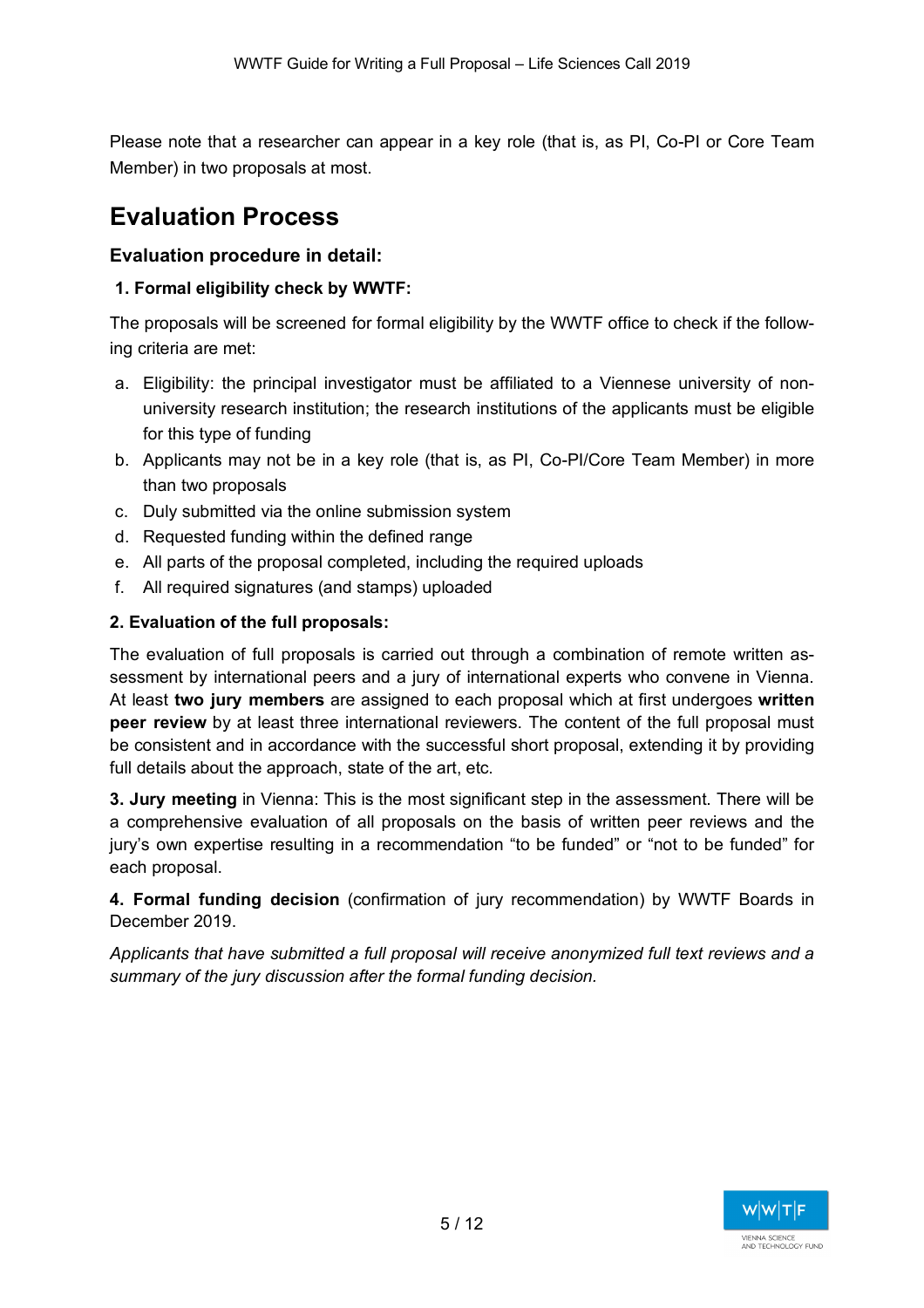# **How to use WWTF's Online Submission System**

- 1. Go to https://funding.wwtf.at
- 2. **Log in**, choose the call, and select your proposal.
- 3. **Full proposal**: Fill in requested information in *online forms* and *upload requested files* (in PDF format). You can save the current status of your proposal at any time and access the system multiple times and edit the provided information!
- *4.* **Submit proposal**: The submit button becomes active only after all requested information has been filled in and uploaded (signalled by a green check mark next to the chapter title); Please be aware that after submission no changes are possible!

*Note: The submission system closes at 2 pm on the day of the deadline. The upload limit of the "Research Project" and additional PDF uploads is 8MB (excluding the ethical approval(s)).*

# **Required Structure of a WWTF Full Proposal**

Applications to WWTF undergo an assessment by international scientists, therefore all proposals must be written in **English**, except the "General Description" in German. Please write precisely and to the point but include sufficient detail to allow an evaluation by international peers.

The information for the full proposal consists of a part that is written "offline" and has to be uploaded as one PDF document as well as information that has to be filled in directly in the online submission system.

## **Offline / word processing part** of the proposal:

- Some parts of the full proposal must be written offline with a word processing programme to allow images, tables, etc. and then uploaded (as a PDF file) to the WWTF submission system. A template is provided for this part of the proposal, which you can find in section 2. Research Project in the submission system.
- You may use the word-processing software of your choice but we kindly ask you to use a **common font type such as Arial and a font size of 11pt. Line spacing should be between 1.3 and 1.5**. If these style recommendations are drastically changed, thereby causing legibility issues, this might be cause for formal rejection of the proposal.
- Please **do not add any headers or footers** (such as page numbers, proposal number, title of proposal) to the file since this information will be added automatically upon upload of the PDF.
- You **may include figures, tables**, etc. to improve the scientific presentation. Please note that the **size limit for the proposal is 8 MB**.
- The length of the offline part of the **full proposal may not exceed 15 pages**. Please note that the system blocks the upload if this page count is exceeded.

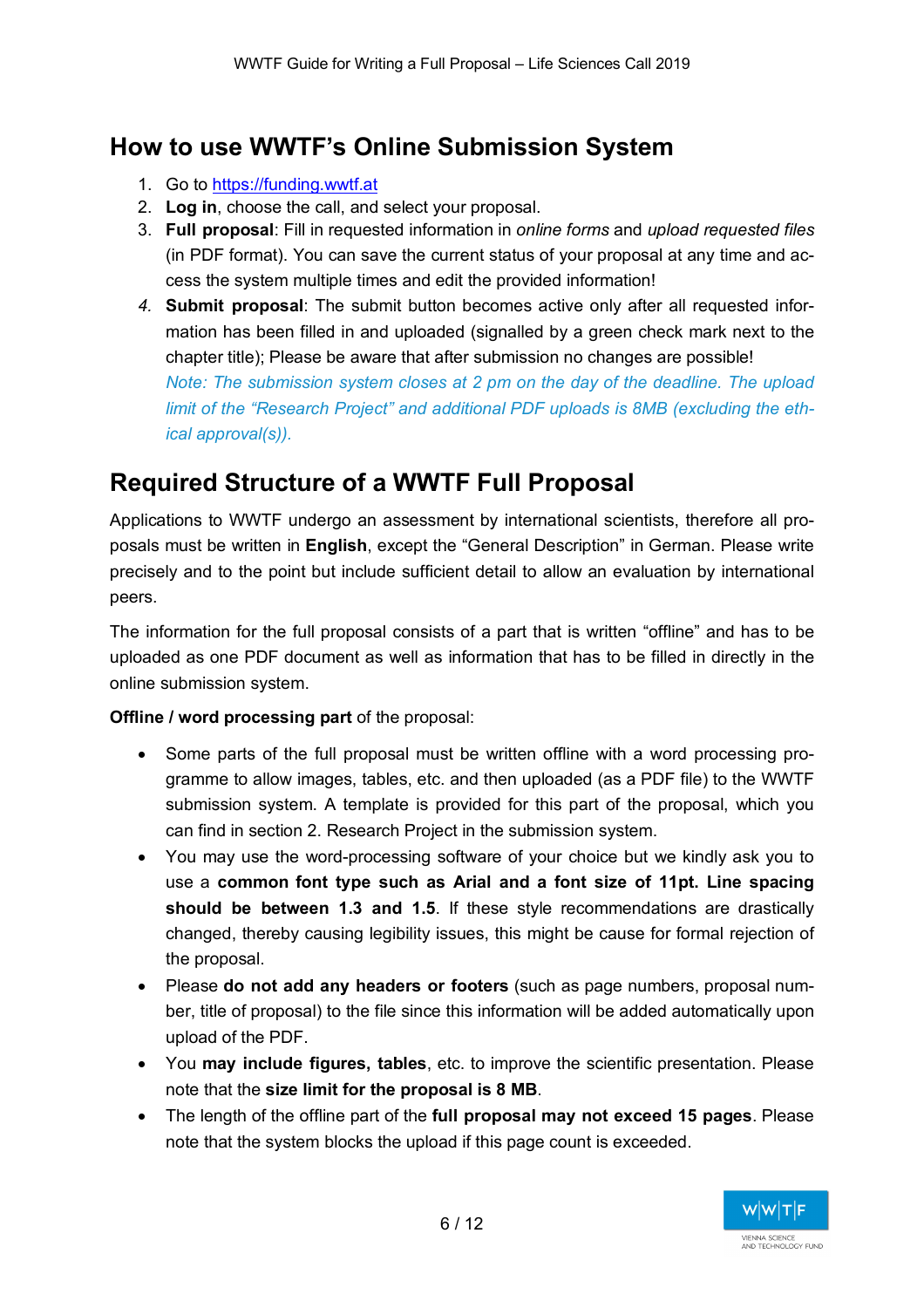• Bear in mind that the **full proposal is an extension of the short proposal** you have already submitted. Thus, substantial changes of the project may impact the evaluation of the project by the jury.

**Online part** of the proposal:

- The title of the research project, keywords and the key applicants (PI, Co-PI, core team members) cannot be changed. No substitution, deletions or additions of key applicants are allowed.
- All character limits include spaces.

## **1. Project Summary (online)**

- **Basic information** of the project such as the title are transferred from the short proposal. The project duration can be changed, however major deviations from the short proposal must be thoroughly justified.
- **Scientific abstract** (up to 1,500 characters including spaces) in English will be the first information jury members and peer reviewers read.
- **General description** (up to 1,500 characters including spaces) in **German** is mandatory and will be used by WWTF for public relations work (such as the WWTF webpage), but will not be visible in the final electronic proposal and print-out (for the panel and peer reviewers). We ask you to write a simplified summary and not simply translate the scientific abstract into German.
- **Suggested peers** (reviewers): Applicants must suggest five international peers from fields of competences who are able to review the proposal. Suggested reviewers who you have previously worked with (publication activity, research cooperation, etc.) will not be considered due potential conflicts of interest. Please provide up to five keywords or phrases that describe the reviewers' fields of competence to allow for a balanced set of reviewers to be chosen.
- **Excluded peers** (reviewers) (optional, max. 3): Applicants may, without stating any reasons, exclude up to three peers (i.e. individual researchers and not institutions) from reviewing your proposal. The names will be stored in the WWTF database and will not be visible in the electronic proposal or print-out. Please note that we will review internationally only, hence, no reviewer with an Austrian affiliation or with very close links to Austrian research will receive the proposal.

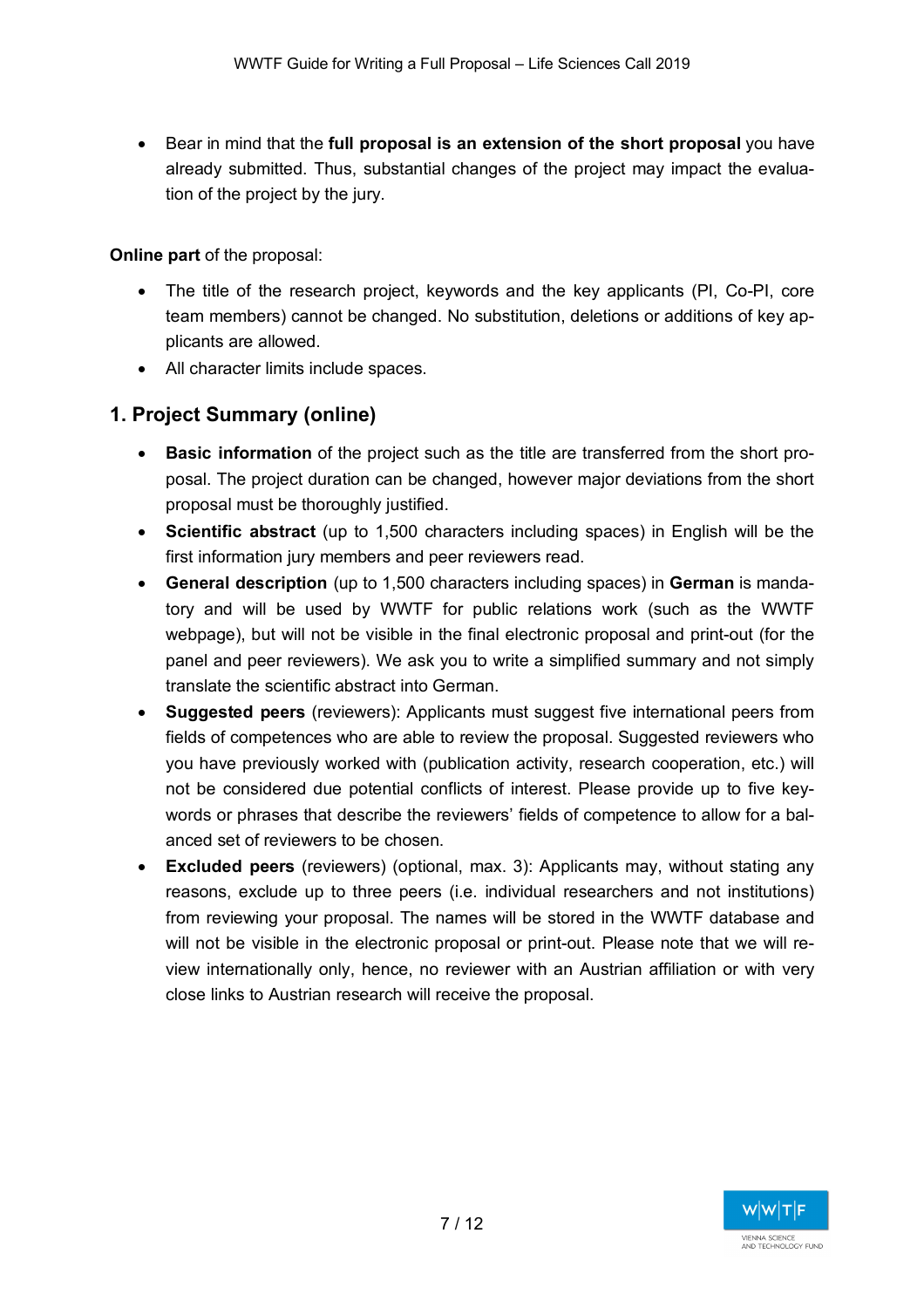## **2. Research Project (max. 15 pages including figures, PDF upload, a template is provided in the submission system)**

Page numbers are indications about the expected length of each part, however, we allow for some flexibility between subchapters if this allows for a more precise presentation of the project. However, please note that the omission of individual parts may result in a negative evaluation.

- 1. **Introduction** (about 2-3 pages)
	- a. Subject of the research
	- b. State of the art and key scientific challenges

## 2. **Hypotheses, objectives and expected results** (about 3 pages)

- a. Biological/Biomedical research questions and hypotheses
- b. Objectives of the project
- c. Expected results

#### 3. **Innovativeness and relevance** (about 2 pages)

- a. Innovativeness of the proposed research
- b. Added value of the multimodal approach
- c. Relevance for the field of multimodal imaging

#### 4. **Methodological approach** (about 4-5 pages)

- a. Research methods (including details on sample preparation and imaging probes)
- b. Experimental workflow (compatibility of imaging samples in different modalities)
- c. Description of data analysis and data integration methods
- d. Research plan (including Gantt chart)
- e. Feasibility, risk management and mitigation
- f. Data management plan (including dissemination of results and public archiving of image data)

#### 5. **Roles of personnel** (about 1 page)

- a. Interdisciplinary collaborative aspects
- b. Project management
- 6. **Key references** (about 1.5 pages)

## **Online form**

Upload "Research Project"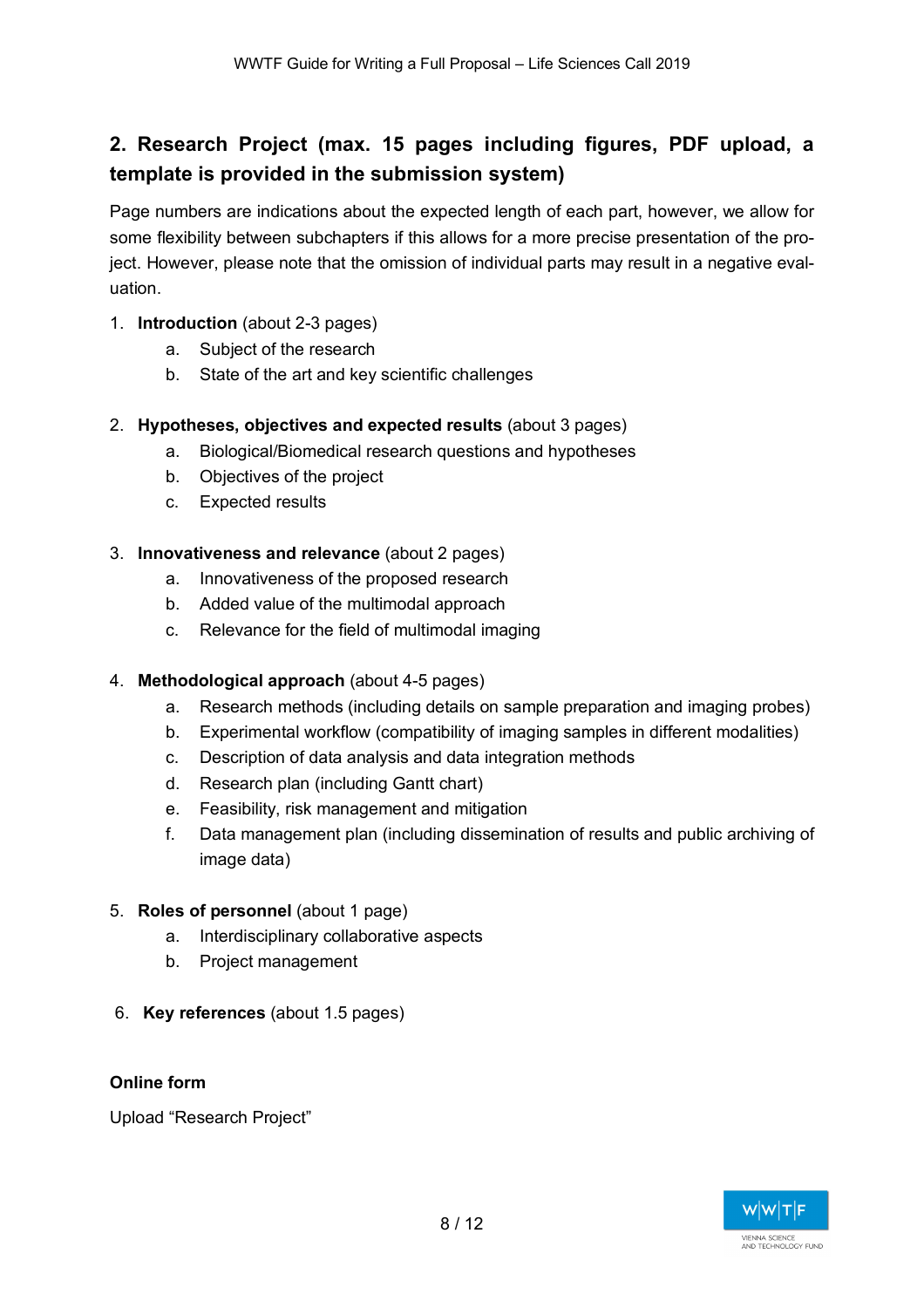### **Potential ethical aspects (max. 750 characters)**

Confirmation if an approval of an ethics committee / institutional review board is required or not. If yes, upload the ethical approval(s) as a single PDF. There is no page limit, but the document may not exceed 5MB. This PDF is only for internal use and will not be sent to the panel or the peer reviewers.

## **3. Project Team**

Persons and their roles filled into the system for the short proposals (PI, Co-PI, core team members) cannot be changed or deleted. The roles and responsibilities of each of these persons as well as their specific competencies for the proposed project can be described in detail (max. 500 characters). The CV uploaded in the short proposal stage can be replaced; however the use of the WWTF CV Template is mandatory also at this stage. The template can be downloaded in this section of the proposal in the submission system.

Further persons not in a "key role" (all but PI, Co-PI, core team members) can be added. This is relevant to calculate the project budget. Placeholders for future team members can be added by selecting "N.N." from the *Title* drop-down and allocated a budget in the next section, multiple N.N.s should be numbered in the surname box.

| Additional person 1 |                                           |                         |                                 |
|---------------------|-------------------------------------------|-------------------------|---------------------------------|
|                     | Title: *                                  | First/given name(s): *  | Last name/sumame: *             |
|                     |                                           | ٠                       |                                 |
|                     | Year of birth: *                          | Highest academic title: | Date of doctorate: (dd.mm.yyyy) |
|                     |                                           |                         | $ \diamond\rangle$              |
| Institution: *      |                                           |                         | ć                               |
| Staff category *    | $\rightarrow$ please select $\rightarrow$ |                         |                                 |
| _ջ+                 |                                           |                         |                                 |

|  | add Additional persor |  |
|--|-----------------------|--|
|  |                       |  |

*Staff categories: "Senior personnel", "Post-Doc", "PhD student", "Diploma student", "Office, technician"* 

To add an additional person from a different institution other than the institutions of the three persons from the core team, you first have to add an additional partner institution. In total, a maximum of 5 institutions can be entered.

| Partner Institution 3         |               |
|-------------------------------|---------------|
| Partner institution: *        |               |
| Institute/department/group: * |               |
| Address: *                    |               |
| Zip code/city/country: *      | please choose |

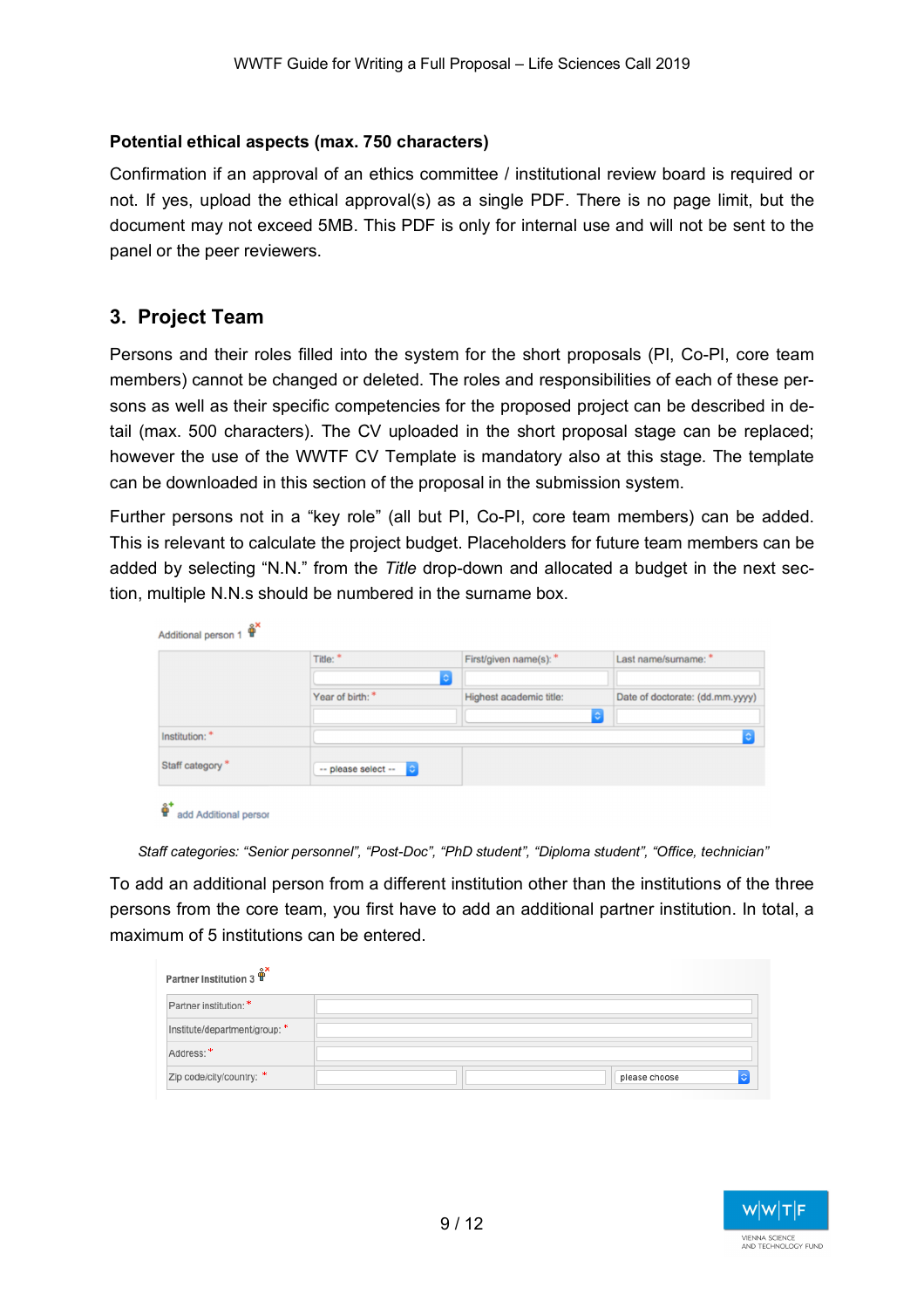- **Gender Management Policy** (up to 750 characters including spaces): Please describe how your project manages gender equality issues for example in job announcements, recruitment of staff and working environment.
- **Plans for Human Resources Development** (up to 750 characters including spaces): Please describe how your project contributes to human resources development of the team members (e.g., providing opportunities for research, staff exchange, teaching and mentoring).

## **4. Project Budget**

- **Planning of personnel costs (Table 1)** includes the names and staff category of all persons listed in part "3. Project Team" which are automatically filled in. First choose the funding source (WWTF, in-kind, WWTF & in-kind) and then add the average yearly time commitment for each project year. The average yearly time commitment for the funding source category "in-kind" is set to a minimum of 5%. Finally, for those persons where WWTF funding is requested, fill in the salary corresponding to a **100% employment<sup>1</sup>** (full time equivalent) in the corresponding column. The total funding applied for each person will then be automatically calculated, including a 3% annual salary increase. At the end of Table 1 you will see the total personnel costs applied for from WWTF. Costs are calculated in **thousands of Euro**, e.g. 305.60 k Euro = 305,600 Euro.
- **Planning of non-personnel costs (Table 2)**, project related costs for equipment, consumables, travelling, publications, organization of workshops/ conferences/ …, and other costs) has to include a concise description of costs per cost category/ institution as well as the funding applied for. The budget for non-personnel costs is limited to max. 40% of overall WWTF funding.
- **Total funding applied for per institution (Table 3)** details the direct costs that will be automatically filled in using the information provided in tables 1 and 2. Add the overhead percentage (i.e., indirect costs) per involved institution as an integer between 0 (no overheads claimed) and 20 (20% overheads claimed). Finally, Table 3 will give you an overview on the total funding applied for from WWTF per involved institution. Up to 20% of the budget may be allocated to institutions outside of Vienna. *There should not be any significant deviations in the requested volume in the short proposal. Exceptions are accepted but require an explanation in the section "Explanation of Cost Planning".*
- You are also asked to tick a checkbox that you are aware of the **overhead policy** of your institution.
- **Explanation of Cost Planning** (max. 3.000 characters): WWTF provides substantial funding for scientific projects covering all project related direct costs plus a maximum of 20% overheads (i.e., "indirect costs"). Therefore, WWTF requires an explanation of

 <sup>1</sup> Please be aware that the PhD salary listed by the FWF is for a 75% or a 30 hours position.

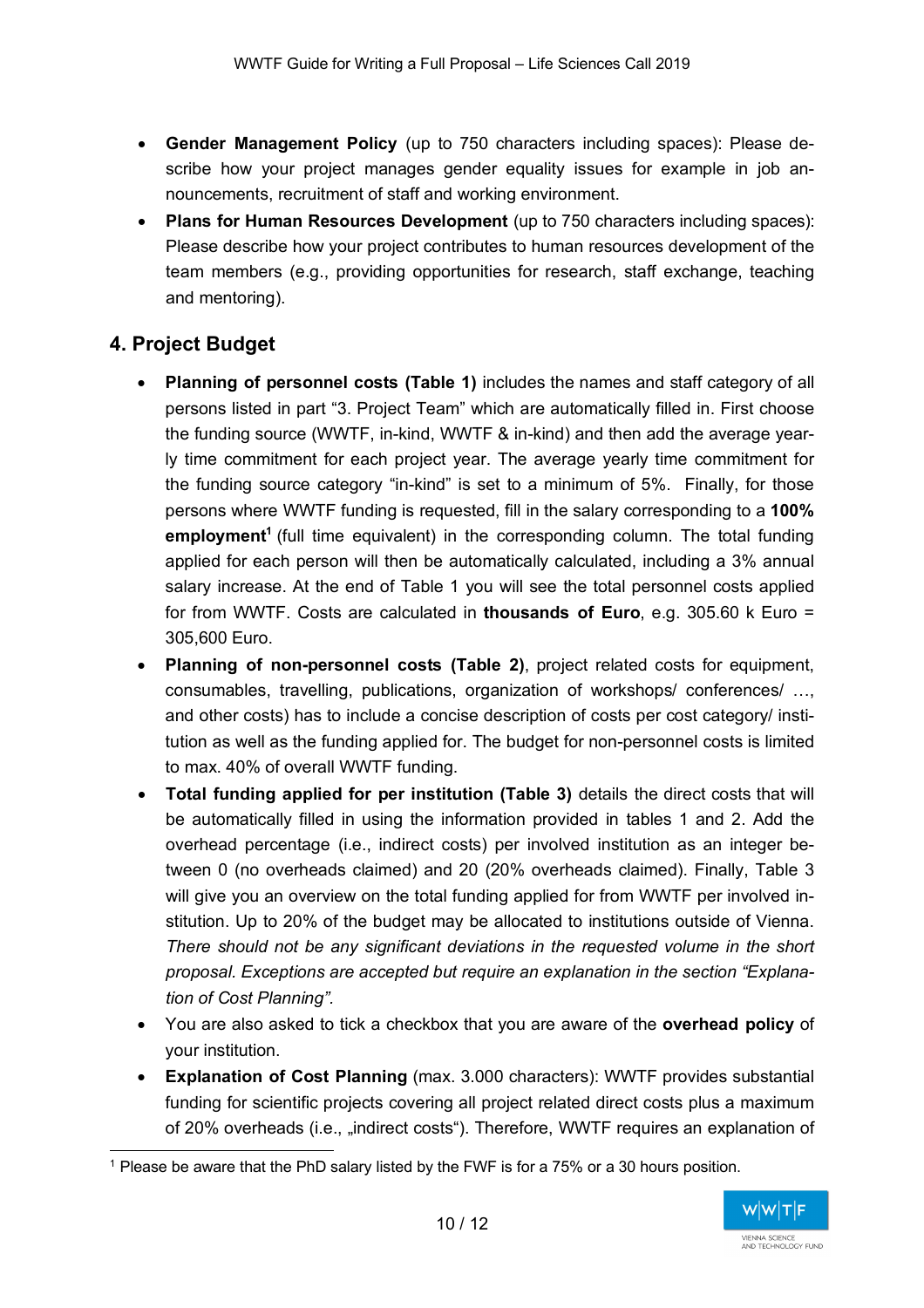your cost planning and detailed calculations of personnel costs (which should comprise the major part of the project related costs) as well as planning of project related costs for equipment, consumables, travelling, publications, organization of workshops/ conferences/ … and other project related costs

• Last but not least you must **disclose other applications for funding** of the same project: Is this project (or parts of it) already subject to ongoing requests for funding?

## **5. Affirmations and Authorization**

Affirmations are the signatures of the core project team members. Additionally, WWTF requires collecting the signatures of the authorized person(s) of all participating institutions to which the persons signing the "Authorization" are affiliated to in case of funding.

Multiple copies may be used for signing. Scanned pages are accepted. **Please upload one PDF containing all the required signatures.**

| Institution                     | <b>Signing person</b> | Date, stamp, signature |
|---------------------------------|-----------------------|------------------------|
| University/Research Institute 1 | 宋<br>╱                |                        |
| University/Research Institute 2 | sk.<br>11             |                        |
| University/Research Institute 3 | 宋                     |                        |

Hard-copies of the proposal or the signatures are not required.

The names of the person(s) signing the authorization for each hosting institution have to be inserted into the provided textboxes in the system.

Then download the forms ("Download Part II/5 as PDF document") and have these signed, together with the date and a legible stamp. If multiple signatures are required from one institution you can use the same form multiple times or add the additional signatures below the provided boxes. Multiple copies of the forms may be used for signing. A maximum of 6 pages may be uploaded in this section.

**Additional institutions** also have to sign the section "Authorizations" for the submission of the full proposal.